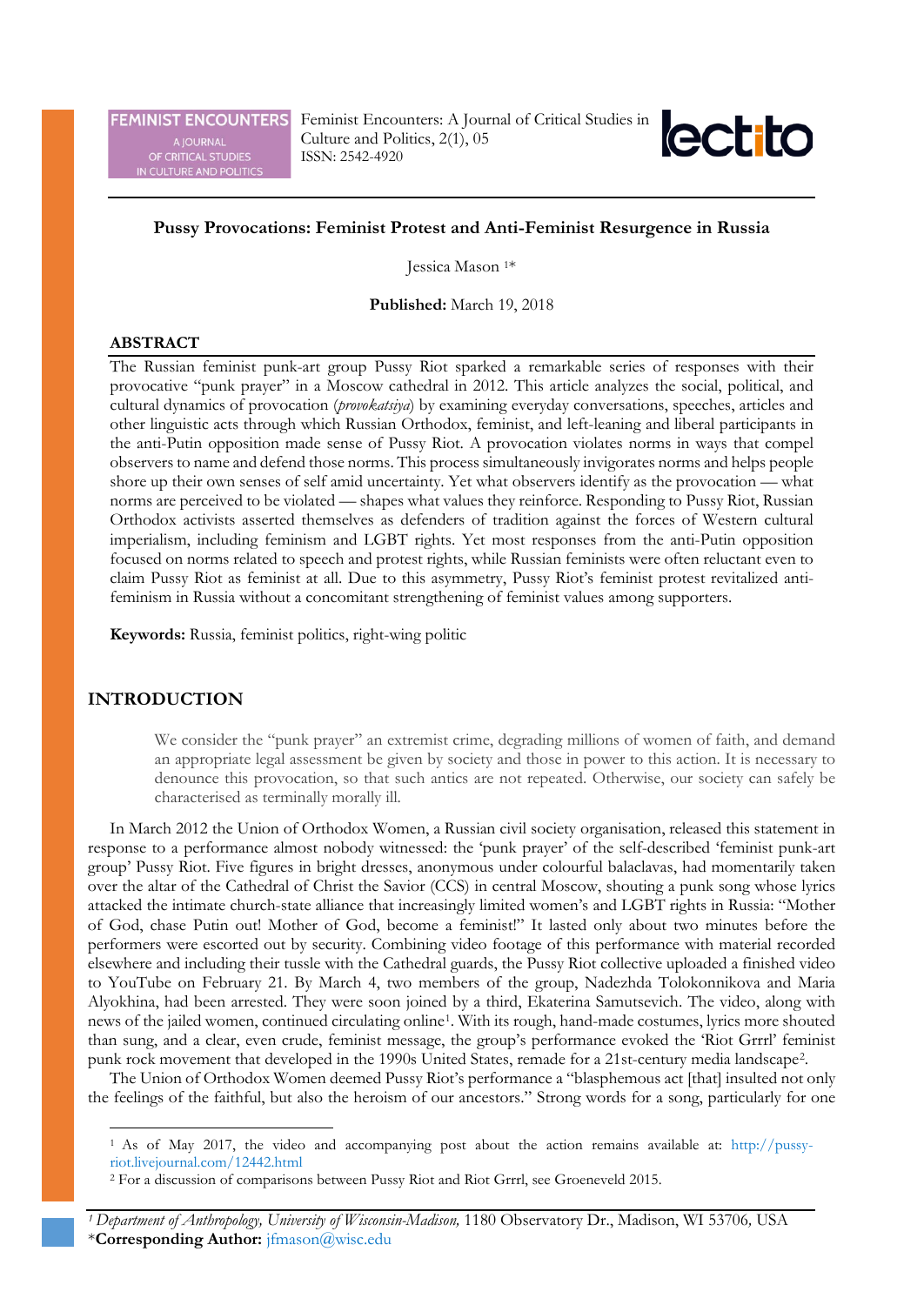that circulated mainly online and whose punk aesthetic had little resonance for the average Russian Orthodox believer. That an organisation created by the Russian Orthodox Church and with close connections to the ruling party — its leadership included members of the Russian Duma[3](#page-1-0) — would level such words against a half-dozen artists who were relatively unknown outside art and activist circles seemed inexplicable. How could such a marginal group provoke such a strong backlash?

Over the year and a half following the punk prayer, I was conducting fieldwork on gender politics in Moscow amid a wave of mass protests against Russian President Vladimir Putin, primarily with feminist, LGBT, and leftist opposition activists who were working to persuade participants in the broader opposition movement to support feminist and pro-LGBT themes. Their goals included ending harassment of women and LGBT activists within the movement, adding stronger social programs such as better child care to the opposition's platform, and uniting against the Putin government's attacks on LGBT Russians. Even as the three arrested members of Pussy Riot disappeared into the Russian criminal justice system, the theme of Pussy Riot was nearly inescapable. My social media feeds — in Russian and in the English-language — flooded with debates about Pussy Riot. Opposition rallies and marches were filled with signs, chants, and even balloons referring to the group. Pussy Riot — an action, an idea, an iconic image — circulated through public events and everyday conversations, in mass media and online, in Russia and abroad. The case prompted a highly publicised court trial, prison sentences for two members, a new law to make offending religious sentiments a criminal offence<sup>[4](#page-1-1)</sup>, as well as sundry conference papers, books, documentary films, and even a concert featuring pop icons like Madonna and Blondie.

A growing body of feminist, social science, and area studies scholarship has shown how Pussy Riot's punk prayer and its aftermath illuminated key tensions that animated Russian politics and activism in 2012, in particular the repressive power of the Putin-era state, the influence of conservative Russian Orthodoxy and its relationship with state nationalism, and the central roles of gender and spectacles of gendered violence in the Putin government's consolidation of authoritarian power (Bernstein, 2013; Johnson, 2014; Rourke and Wiget, 2016; Schroeder and Karpov, 2013; Shevzov, 2014; Sperling, 2015; Tolstaya, 2014). Scholars have also examined what the Pussy Riot case reveals about new forms of feminist protest in Russia (Johnson, 2014) and globally (Baer, 2016) and how local feminist organising is transformed through transnational solidarity efforts and the circulation of prominent cases like that of Pussy Riot (Channell, 2014; Groeneveld, 2014; Wiedlack and Neufeld, 2014). These studies have underscored the remarkable ability of the Pussy Riot case to clarify key values in Russian and Western societies that are contested in contemporary politics. While previous studies have generally focused on what meanings people have ascribed to Pussy Riot and their punk prayer, this article examines how and why people made the Pussy Riot case meaningful.

Analysing how politically engaged feminists, participants in the anti-Putin opposition movement, and Russian Orthodox women interpreted and responded to the Pussy Riot case, I define and describe a phenomenon that may be central to contemporary reactionary politics: provocation (Russian *provokatsiya*). A provocation is a type of action that violates a norm in ways that seemingly *compels* one to respond, from the perspective of the person who has been provoked. In the Union of Orthodox Women's statement, for example, the punk prayer's offence to women of faith is so extreme that it is 'necessary' to denounce it, lest society itself be further degraded. This feeling of compulsion is central to the subjective experience of provocation: provocation seems to be an attack on one's worldview, one's values, and even one's own sense of agency: one seems to have no choice about whether to react. Crucially, provocation induces a sense of acute need to articulate the norms being transgressed, and at the same time functions as an opportunity to defend those norms, meaning that provocation has the potential to reinvigorate the very norms and values it is felt to challenge. As I show below, through their reactions to the provocations they identified in the Pussy Riot case, my interlocutors positioned themselves within an ever-shifting political field and asserted their own normative visions of how the world ought to be.

My analysis of the Pussy Riot cases focuses on the everyday conversations, speeches, articles and other linguistic acts through which the politically engaged Muscovites I worked with expressed and circulated ideas about Pussy Riot. I examine why Pussy Riot seemed to have a magnetic pull on conversation and what kinds of social and cultural work all that talk was doing. This analysis of Pussy Riot aims to explain provocation and how it can make certain political actions particularly resonant, eventful, and even 'viral' — which might seem like a boon to grassroots feminist activists like the members of Pussy Riot. Yet, as I show, the dynamics of provocation can limit a protest's ability to effect change, instead serving as a spur to reinforce the very norms that activists are challenging or to draw attention to entirely different values than the original activists intended. While this article focuses on

<span id="page-1-0"></span> <sup>3</sup> For example, its advisory board includes Yelena Mizulina, head of the Russian Duma Committee on Family, Women, and Children's Affairs. Mizulina is known for her leading role in passing legislation to criminalize so-called 'gay propaganda' and to decriminalize domestic violence, among other issues.

<span id="page-1-1"></span><sup>4</sup> Federal Law of the Russian Federation No. 136-FZ On Amendments to Article 148 of the Criminal Code of the Russian Federation and Certain Legislative Acts of the Russian Federation to Counter Insult of Religious Beliefs and Feelings of the Citizens, Ros. Gaz., No. 6117, Jul. 2, 2013.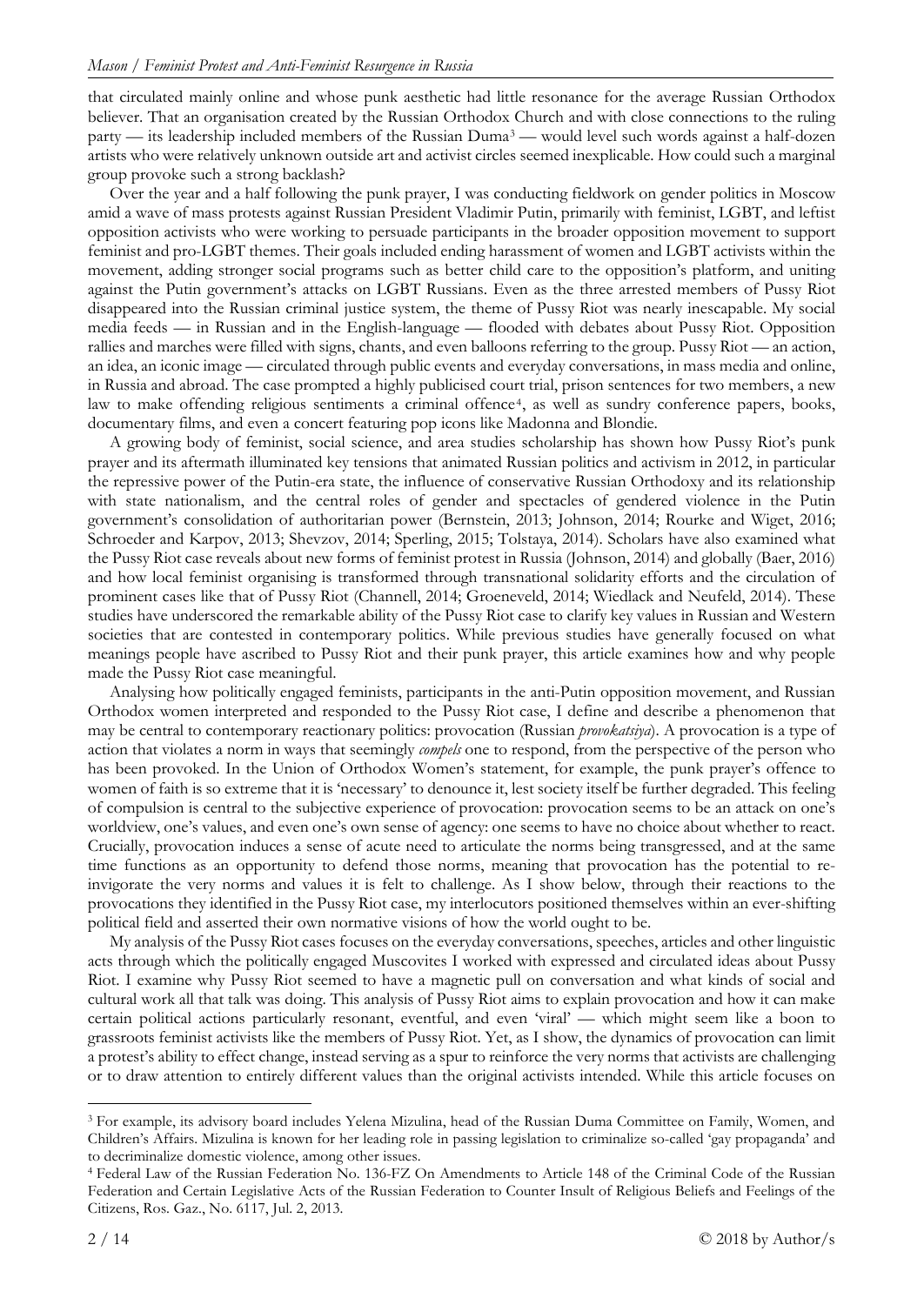the implications of this process of crystallisation for feminist activism, a clearer understanding of the dynamics of provocation may help illuminate a variety of cases in which responses to a protest shift away from the protester's original intent. For example, in 2017 whilst American football player Colin Kaepernick began kneeling during the U.S. national anthem to protest police brutality, opponents claimed his provocation violated values of patriotism, leading some of his defenders to focus on asserting their own patriotism in response. It is this dynamic of provocation that the present article addresses.

I collected conversations about Pussy Riot from March 2012 through to May 2013 amongst the politically active people I was working with, finding that three groups of interlocutors emerged based on how they responded to the Pussy Riot case: conservative religious activists; opposition activists who were opposed to Putin but who did not primarily identify as feminists; and feminist-identified activists. When conservative religious activists talked about Pussy Riot, that talk enabled them to assert their own positions as defenders of tradition against the forces of Western cultural imperialism and materialist values. These observers often framed their responses explicitly in terms of opposing Western feminism and ideologies of sexual freedom. Yet most responses from anti-Putin opposition activists focused on defending norms related to speech and protest rights vis-a-vis the state, often positioning the Pussy Riot defendants as particularly vulnerable as women — a set of responses that did little to defend the values of gender equality and LGBT rights the group explicitly emphasised in their performance. Meanwhile, other Russian feminists tended to position themselves as ambivalent toward Pussy Riot, focusing their interpretive energy on defining the boundaries of feminism and appropriate protest.

Furthermore, I argue that provocation is an important dynamic in reactionary conservatism, explaining how individuals who belong to a politically and culturally dominant group can experience their position as that of an embattled minority. In the case of Pussy Riot, the process of provocation illustrates how a feminist protest might energise an anti-feminist right wing movement without spurring a parallel resurgence of feminist mobilisation. Examining how and why "Pussy Riot" was circulated by these groups and others, I argue, shows the potential value and risks of provocation as a tactic for activists with few resources and marginalised causes. Provocation is a generative action, creating opportunities for challenging and renegotiating norms by unsettling them. At the same time, provocation can also induce a hardening of those same norms, producing continuity in how power is structured.

## **THE PUNK PRAYER MOVES FROM CATHEDRAL TO STREET**

I first encountered Pussy Riot at a political rally in honour of International Women's Day on March 8, 2012, just a few days after the arrests. The Russian liberal-democratic party Yabloko had organised a rally in downtown Moscow along with local feminist, leftist<sup>5</sup>, and LGBT activists and organisations. The bitter cold numbed my toes as I joined other attendees filing through the police security check into the square around the Monument to the 1905 Revolution. The stoic faces of the doomed revolutionaries loomed above as the crowd grew. Activists, many of them Russians in their teens and twenties, passed out flyers, set up a sound system, and unfurled flags and posters: "Women make revolution, not soup!" and "For quality day care!" The crowd gradually grew to four or five dozen.

Suddenly, a cluster of people coalesced near the security gate. Voices rose. On tiptoe, I peered through the small thicket of cameras and microphones aimed at the scene. The police were trying to take an activist's poster for having an extremist slogan. The offensive message? "We don't need flowers when we're being arrested", a reference to the two Pussy Riot members who remained in jail and to the culturally conservative customs with which most Russians marked the holiday. Despite its origins in the 19<sup>th</sup> century women's movement, since the mid-20th century International Women's Day in Russia has typically been celebrated by giving gifts of flowers and chocolates to the women in one's life with little mention of feminism or women's emancipation<sup>[6](#page-2-1)</sup>. The poster thus simultaneously rejected conventional femininity — "We don't need flowers" — while defending troublemakers who were clearly on the wrong side of the Kremlin. The rally organisers insistently defended the poster, brandishing a city-approved permit to express women's rights themes at the rally. For once the police desisted, letting the activist go and giving her poster back. The poster was propped up defiantly against the revolutionary monument for the duration of the rally, linking the rally to the Pussy Riot case in a kind of solidarity.

<span id="page-2-0"></span><sup>&</sup>lt;sup>5</sup> Here, 'leftist' indicates activism ideologically and socially linked to global 'New Left' anti-capitalist movements. The leftist activists I worked with considered their politics distinct from old-guard communist organisations with origins in the Soviet system, more Occupy Wall Street than Communist Party.

<span id="page-2-1"></span><sup>6</sup> This depoliticisation resembles the shifts in the meaning and celebration of Mother's Day in the United States, which originated in the women's anti-war movement but by the mid-20th century had become a celebration of conventional motherhood through gift-giving.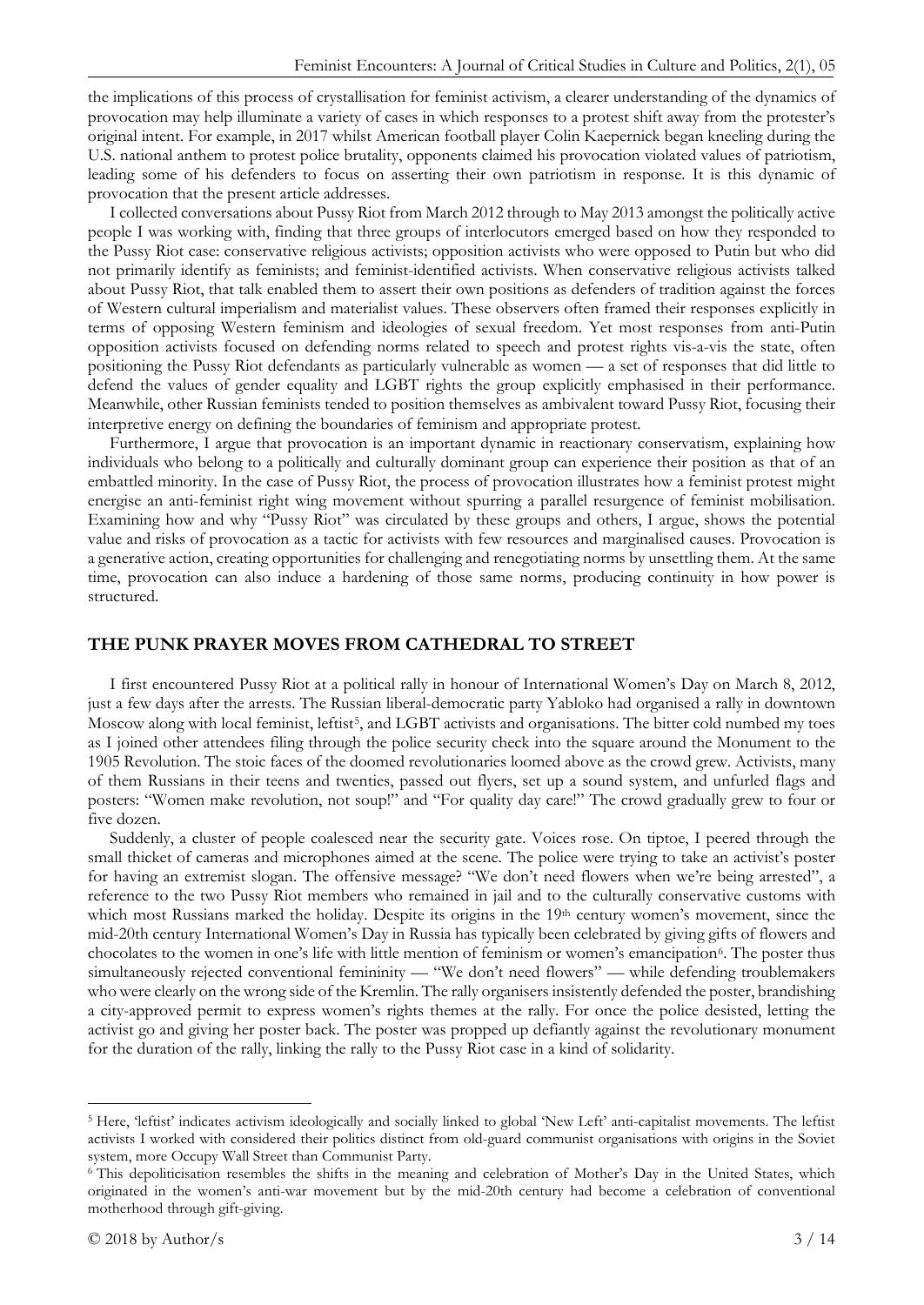Moments like this, in which someone referenced some aspect of the case, thereby circulating ideas about Pussy Riot, would punctuate protest rallies, public events, and everyday conversations around Moscow for months to follow. At first glance, this widespread circulation of Pussy Riot might appear to raise not only the group's profile, but also of what the group's members considered its feminist views. For example, the punk prayer's lyrics explicitly attacked the ways in which a close Church-state alliance threatened LGBT Russians' freedom and ridiculed the government's patriarchal, pronatalist policies:

Black robes brag, golden epaulettes All parishioners crawl to bow The phantom of freedom is in heaven Gay Pride sent to Siberia in chains

The head of the KGB, their chief saint Leads protesters to prison under escort To be sure not to offend His Holiness Women must stick to making love and babies […] Mother of God, Virgin, become a feminist Become a feminist, become a feminist (Pussy Riot, 2012)

The reactions provoked by Pussy Riot's protest show that their action was successful insofar as it drew national and even global attention. In the context of a country where mass media are increasingly controlled by the state, the simple fact that Pussy Riot's performance circulated among the public was noteworthy. As 'Olga,' a radical feminist and LGBT activist, wrote,

Pussy Riot chose punk-rock and illegal partisan<sup>[7](#page-3-0)</sup> performance because they were needed to express [the group's] position in conditions of bought-off and lie-ridden mass media, and likewise of conservatively oriented cultural institutions. They used a bright, postmodern, provocative uniform, which successfully contrasted itself with the formalised social consciousness. […] The bright uniform, taken from oi!-punk, and above all, the provocativeness allowed them to attract the attention of various levels of society. And they started talking about Pussy Riot.

Olga was right: people talked about Pussy Riot. The provocations of the Pussy Riot case prompted people to talk about themselves, their own political predicaments, and certain kinds of values — but not necessarily the values related to feminism and LGBT rights that Pussy Riot's song lifted up.

The specific ways in which my interlocutors among Russian feminists, as well as in the broader anti-Putin opposition, felt compelled to respond to Pussy Riot tended to emphasise themes of civil rights and repressive state power, rather than the more pointedly feminist and LGBT themes raised in the group's song. Examining these responses through the concept of provocation illuminates how, despite mass circulation of and attention to the Pussy Riot case, these themes central to the group's song essentially fell to the wayside.

# **MAKING SENSE OUT OF PUSSY RIOT: CLASPS AND EVENTFULNESS**

The Pussy Riot case seemed to surface constantly during my fieldwork, an unavoidable topic of conversation. Yet my interlocutors rarely discussed the works and views of the group in and of themselves. More often they focused on the form the group's actions took, what they thought of the group, and how other people responded to Pussy Riot's performances, particularly the punk prayer. Similar to the linguistic process Susan Gal describes as a 'clasp' (Gal, 2007), comments about Pussy Riot asserted links between the speaker, Pussy Riot, and other topics. Through this process of rhetorical connection, a speaker creates a relationship between herself and the subject of her speech, and simultaneously places them both within a broader social/moral/political landscape. For example, the sign at the International Women's Day rally linked the sign-maker to Pussy Riot — "*We* don't need flowers when *we're* being arrested" — and implicitly set both in opposition to patriarchal holiday rituals and a repressive state. It is this quotidian linguistic work that created the political landscape of Moscow I witnessed in 2012 and 2013. Yet the fact that my interlocutors could discuss Pussy Riot in this way does not explain why they seemed compelled to do so or why the Pussy Riot case demanded attention.

<span id="page-3-0"></span> <sup>7</sup> *Partizanskoe*, a reference to guerrilla fighters such as the Soviet partisans who fought within German-occupied territory during World War II.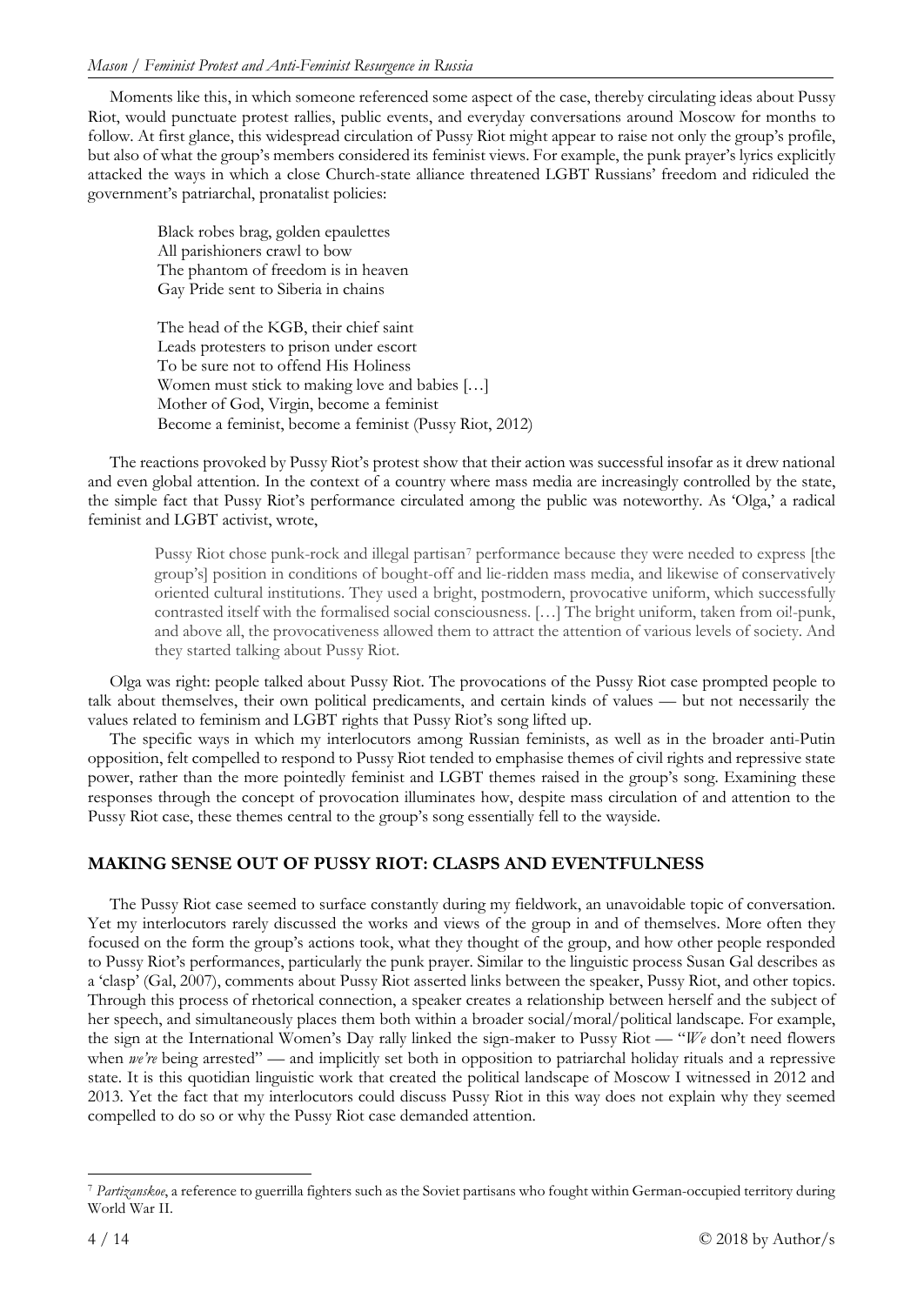To begin answering that question, I turn to processual or event-focused anthropology. Social events, from cockfights to initiation rituals, have long been of interest to anthropologists for what they revealed about cultural continuity and change, their "relation between a certain happening and a given symbolic system" (Sahlins, 1985: 153). Continuity was assumed to be a given, while what needed explanation were the variations, changes, and discontinuities (Robbins, 2003). This approach informs analyses of Pussy Riot that examine how the group's performance illustrated key themes in Russian gender and politics, the Pussy Riot-as-litmus-test approach. In a sense, it also informs the self-presentation of the Union of Orthodox Women, which interpreted Pussy Riot's punk prayer as 'a blasphemous act' — a rupture of norms — and presented its own members as defenders of "traditional values" — the very definition of continuity.

But this dichotomous approach risks taking for granted that such a thing as a 'given symbolic system' exists prior to and outside events, missing the ways in which social values and norms are constituted from moment to moment through social action, such as how people create and respond to an event. The need to avoid taking symbolic systems for granted may be especially acute in situations of conflict and profound uncertainty, such as war zones or periods of revolution. What could a 'given symbolic system' entail when an entire world has been shattered by war (Hoffman and Lubkemann, 2005; Das, 2007)? Similarly, across the former U.S.S.R. the dissolution of socialism and introduction of late-20<sup>th</sup> century neoliberal capitalism radically upset formerly stable systems of meaning, causing what has been characterised as a society-wide experience of liminality (Oushakine, 2004), or a dissolution of Soviet *doxa* combined with discursive destabilisation (Yurchak, 2006; Zavisca, 2011). In situations characterised by such uncertainty, it is not clear that an analytical distinction between continuity and change can even be made. The appearance of cultural continuity, such as the claim by politically active Russian Orthodox adherents that they are defending 'traditional' values, cannot be taken for granted because it is in fact "the product of effort," as Sally Falk Moore writes (1987: 727). Events are thus useful to analysts because they can make this process visible, providing "evidence of the ongoing dismantling of structures or of attempts to create new ones" (1987: 729).

I suggest that in such unsettled circumstances, the meaning-making power of events may be especially beguiling not only to analysts, but to the people trying to inhabit those liminal and uncertain worlds. As Hoffman and Lubkemann suggest, events have a "generative capacity" and "present themselves as moments of shifting possibility and constraint for the crafting of subjectivity" (2005: 324). Set within the shifting and confusing world of post-Soviet Russia, the Pussy Riot case was an event that invited a tremendous amount of meaning-making, rich in symbolism and occurring in a moment rife with eventful political action. From this perspective, the Pussy Riot case didn't merely crystallise key cultural themes or prompt changes in Russian politics and culture, but was an instrument for generating both. Furthermore, I argue, some events do more than merely present a moment of *possibility* for crafting selves and creating structures. When an event seems to transgress norms so radically as to threaten their destruction, it confronts an observer with a 'normative indeterminacy' so intolerable that the observer feels *forced* to make 'clasps', to engage in that process of interpretation and norm-asserting. Such an event transgresses the boundaries of the normative in a way that almost demands the observer articulate and reinvigorate the norm she feels to be threatened. This is, I argue, what the Union of Orthodox Women meant by 'provocation'.

# **MEETING THE PROVOCATEUR**

I offer this term with the caveat that calling something a 'provocation' typically implies a normative judgment, delegitimising the alleged provocateur by implying that s/he is only interested in sparking a response or starting a fight. Nonetheless, having examined how the term was used by my Moscow interlocutors, I propose it here as analytically useful to describe how a particular type of politically meaningful event unfolds, contributing to a deeper understanding of confrontational forms of political activism like Pussy Riot's punk prayer, and how they are made to matter. Provocation transforms a Pussy Riot — or even with someone else's commentary on Pussy Riot from a mere object of conversation to an aggressive agent in the field of political action.

This sense of provocation was not only in use among Russian Orthodox activists. As my leftist interlocutors recounted and planned public events, the provocateur (*provokator*) was a common figure they referenced. For example, leading up to a Labour Day rally, one leftist group anonymously published instructions for members on a social media site. The author reminded readers that the purpose of their participation was to share certain carefully crafted messages with the public: the necessity of self-organisation of workers, a change in Russia's power structure, wariness of the liberals and media figures who named themselves leaders of the opposition movement. The article concluded with a warning:

Don't get into senseless clashes with the police. Unfortunately, the authorities are not yet on our side. Stop the provocateurs who are trying to start such clashes or to call for them. If these clashes start anyway, try to lead away attendees along with your friends and acquaintances to a safe place. If for some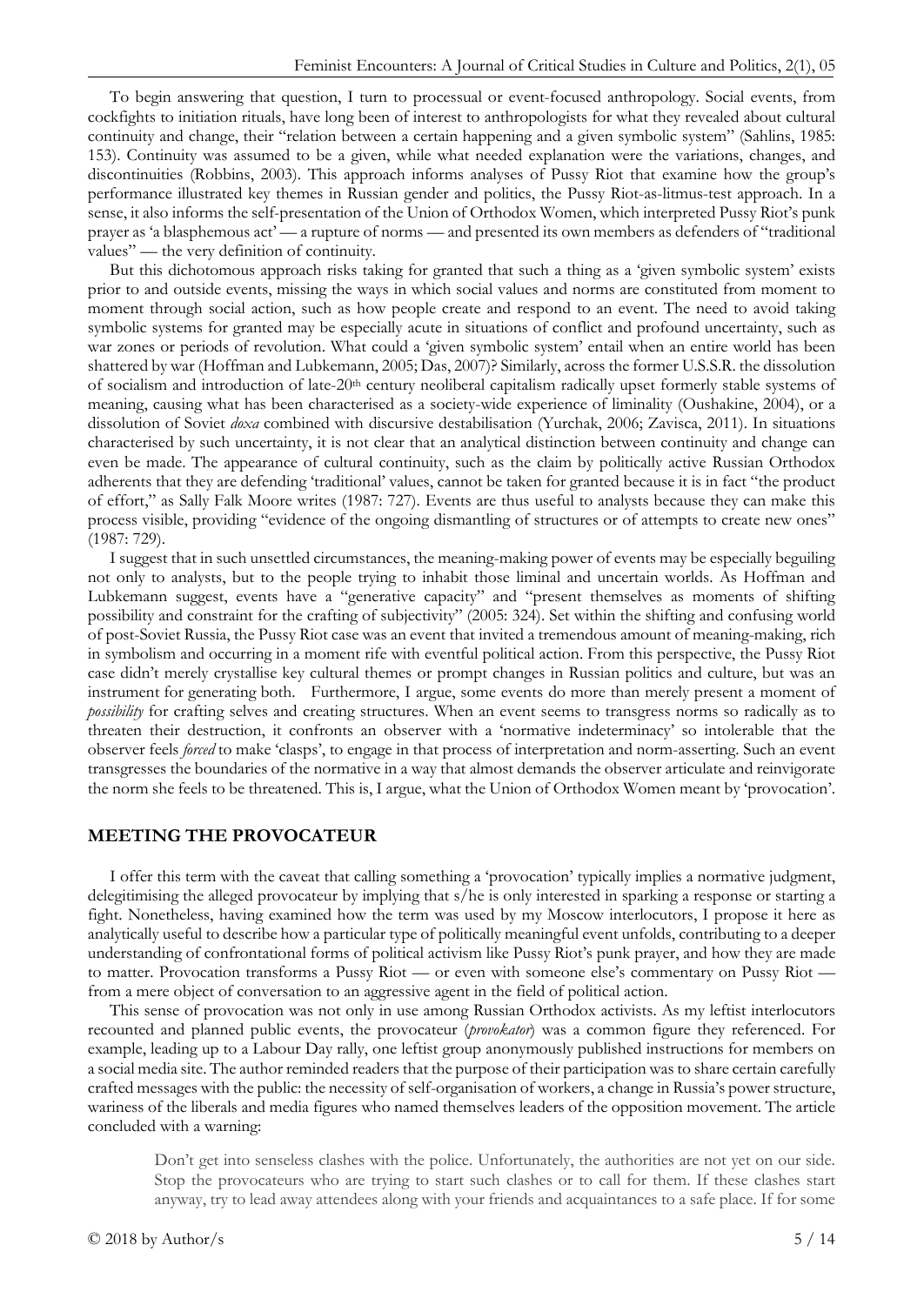reason even that becomes impossible, and it becomes necessary to oppose police violence and mass arrests, organise for self-defense, join together, give aid to the injured and support to the arrested with actions of solidarity.

A provocateur might interrupt a political action and prevent activists from pursuing their own projects. Note that the provocateur's power opposes, or even undermines, the activists' own desires and plans; they are instructed to try to avoid being drawn into clashes, but warned that such clashes might happen anyway. The provocateur thus holds the potential power to shape the actions of others contrary to their own intentions.

'Provocation' may also be used as an explanation or excuse for otherwise egregious behaviour, as when the Moscow police claimed that they were forced to make mass arrests during a public protest due to "provocateurs" in the crowd, or when 'Ivan,' a socialist activist, offered this explanation of a "comrade" who attacked an LGBT activist at a protest march:

Unfortunately, right now many LGBT activists — and not just LGBT, by the way, but also anarchists, vegans, people who fight for animal rights, I don't know who else […] — in relation to other groups, [conduct themselves] very aggressively. Unfortunately, despite the fact that, say, at the Social March the comrade from the Left Front was clearly not in the right when he tried to rip the flag away from the girl who was carrying a rainbow flag, all the same, she was also being provocative.

Yet even dismissive uses of 'provocation' still carry the same understanding that provocation is characterised by a sense that the provoked person no longer has agency and has been made to respond against their own will. In Ivan's telling, it was not right for his comrade to rip a rainbow flag away from a fellow protester at the Social March; however, his assertion that "she was also being provocative" implies that it was the girl with the rainbow flag who caused the problem. The kinds of reactions that ensued from Pussy Riot's punk prayer show that most observers experienced their action or other aspects of the case as provocations in this sense.

# **ANTI-FEMINIST REVITALISATION: THE RUSSIAN ORTHODOX REACTION**

What, then, did my interlocutors identify as the norms transgressed by Pussy Riot's punk prayer and its aftermath? One can start with the group's name, which despite being English and essentially meaningless in Russian, was readily understood as something crude by most Russians I talked to, whether or not they knew the English slang term[8](#page-5-0). The group's performance likewise seemed perfectly designed to cause a stir, transgressive in form, content, and location, as many academic commentators have noted. All the known members of Pussy Riot were young women. Their performance was not simply a protest of citizens against powerful political institutions, but a protest by young feminist women against institutions dominated by powerful older men. The gendered aspect of the case shaped how it was circulated and what people found provocative about it. As Anya Bernstein describes, media coverage of Pussy Riot's trial focused intensely, even erotically, on the three women defendants' bodies, which she argues "became vital sites for the enactment of sovereignty for a wide range of citizens" for whom the young women of Pussy Riot served as a sacrifice to sovereign violence (Bernstein, 2013: 222). Furthermore, the performance itself included crude and politically pointed language, dancing, and the use of musical instruments at the altar of an Orthodox cathedral. Crucially, the specific site of the performance, CCS, is closely associated with the Putin-era government's cultivation of Russian Orthodoxy as something close to a state religion and its reclamation of pre-Soviet history as part of official national identity.

Certainly members of the Union of Orthodox Women viewed Pussy Riot's action as an extreme provocation, reading their action as particularly degrading to women. The organisation's statement in late March 2012 linked Pussy Riot to moral decay and threats to core values:

The recent outburst of a so-called punk group, which considers itself feminist, plunged the majority of citizens of Russia into shock. The blasphemous act insulted not only the feelings of the faithful, but also the heroism of our ancestors who died on the fields of battle in the Fatherland War of 1812.

We consider the 'punk prayer' an extremist crime, degrading millions of women of faith, and demand an appropriate legal assessment be given by society and those in power to this action. It is necessary to

<span id="page-5-0"></span> <sup>8</sup> Most often, the group's name was written in Latin characters, and occasionally it was transliterated (*Pussi Raiot*), but in conversation the group was always referred to as Pussy Riot, not a translated phrase. One of my former Russian language instructors, a member of the intelligentsia in his 60s, refused to refer to the group by name any time we discussed them, explaining that he did not want to "continue their performance".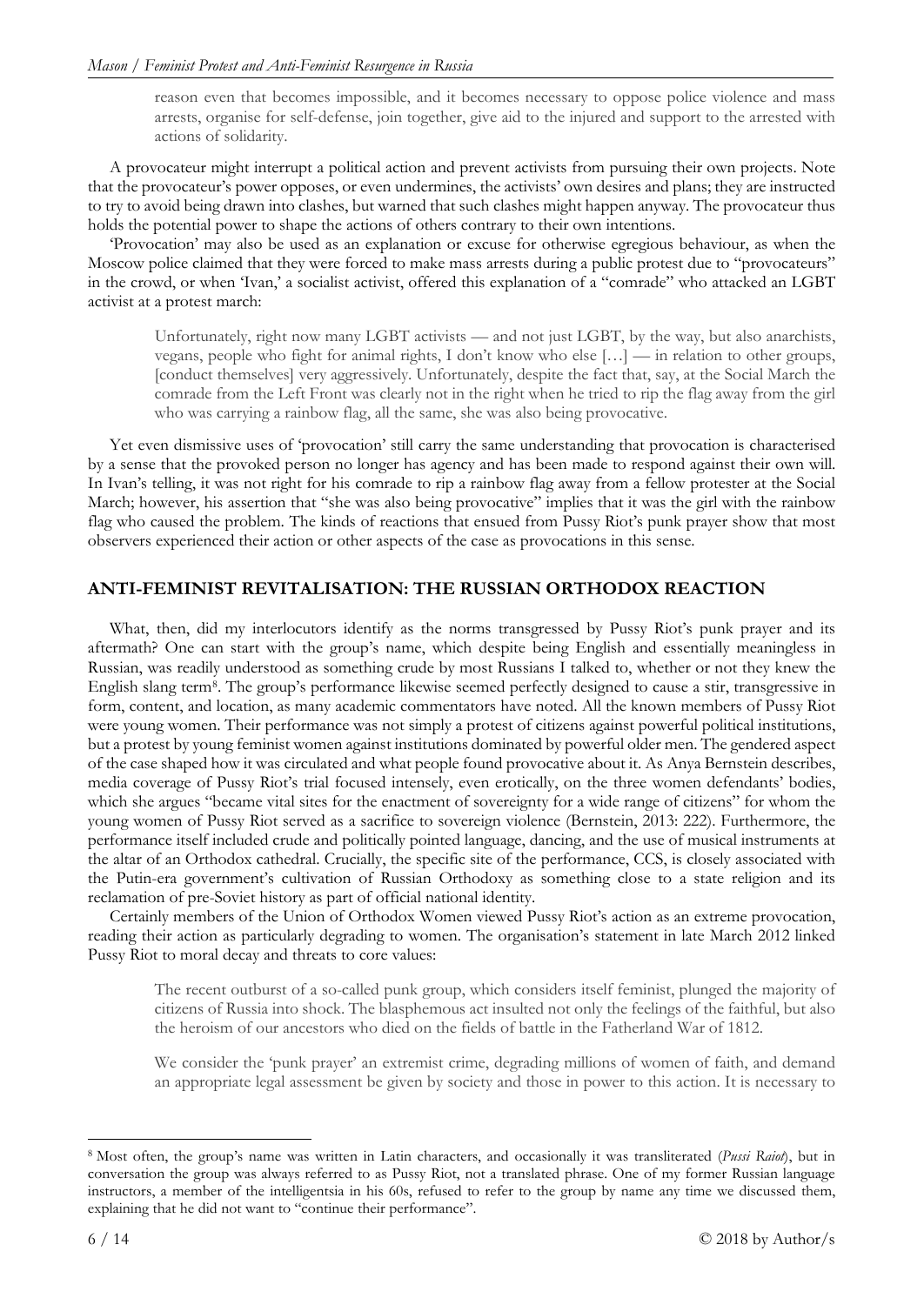denounce this provocation, so that such antics are not repeated. Otherwise, our society can safely be characterised as terminally morally ill.

Provoked by Pussy Riot's punk prayer, the Union of Orthodox Women rhetorically established relationships between the group's action, their alleged allies and inspirations, and an imagined community of symbolically charged victims whose fundamental values were transgressed. First, they link the 'so-called punk group', Pussy Riot, to feminism. The two are then juxtaposed to the Union of Orthodox Women and "the majority of citizens of Russia," making clear that neither Pussy Riot nor feminists count as Russians, who have been 'plunged…into shock' by their provocations. Next, Pussy Riot's action is named 'blasphemous', not only un-Russian, but also counter to all that is sacred in Russian Orthodoxy and insulting to the ancestral war heroes to whom CCS was dedicated.

To understand the latter clasp, it is important to note that Pussy Riot's punk prayer was performed during the 200th anniversary of Russia's victory over Napoleon; CCS had originally been built to commemorate this victory. Under Stalin, the cathedral had been demolished and replaced with a public swimming pool, then in the 1990s it was rebuilt in gold-leaf and marble glory, with some government assistance, as part of the return of Russian Orthodoxy to the public sphere.[9](#page-6-0) CCS's services for major Orthodox holidays are often televised and attended by prominent state officials. Throughout 2012, the Russian government and Orthodox Church collaborated on a series of commemorative events, including public and televised services at the recently rebuilt CCS and events such as the return to the cathedral of a sacred icon purported to have aided the defence of Moscow and Stalingrad against the Nazis. At the time of Pussy Riot's performance, CCS had been increasingly used to link the contemporary state to imperial history, the history of Orthodoxy, and the return of the Orthodox Church to public life after socialism — all values that this statement drew on, reinforcing an official narrative of historical and cultural continuity.

By prompting this process of naming and linking the communities and values under attack, provocations like the punk prayer can result in the clarification and revitalisation of the institutions and social norms they target. The Union of Orthodox Women's response asserted that Church, nation, and ancestors were not only all victims of the punk prayer, but that they were united in a shared community, the "majority of citizens" whose interest was the health of "our society." The statement constructed an entire moral world whose contours have been laid bare by the provocation of the punk prayer. The use of the term 'provocation' in this response helps illustrate the normrevitalising process of norm violation. The authors worry that this "blasphemous act" is not an outlier, but a hint of worse to come. Pussy Riot far exceeded the limits of acceptable behaviour and did so in a particularly publicly meaningful place. Such an action must be answered, lest it invite further blasphemies and the erasure of norms altogether.

One key feature of a provocation, then, is that it threatens the social order through transgression. As Anna Temkina and Elena Zdravomyslova (2012) point out, transgression of norms in a symbolically rich performance is a key reason why the group's performance attracted such attention. Simultaneously, though, provocation presents an opportunity to assert what the social order is by claiming that it has been transgressed. In an environment of uncertainty, where norms are unclear and unsettled, provocation carries the potential to redefine what kinds of actions are possible and permitted. The provocation causes observers to feel they *must* respond in order to constitute and defend their preferred social order. In this case, the combination of location, form, and message of Pussy Riot's action appeared acutely threatening to many Orthodox women whose political projects are directed toward increasing respect for Orthodoxy and the influence of the Orthodox Church in public life.

Presenting at a major conference in October 2012 for Russian Orthodox women active in social and political work, 'Anna,' a retired schoolteacher, invoked Pussy Riot as an example of what she perceived as declining morality all around:

We unfortunately in this year must talk about declines in morality, about declines in morals, about the demographic crisis, about the crisis in motherhood […] Young women break into a cathedral, put on so-called "punk prayers." […] That those who perpetuate the case of the movement Femen, as the movement is called by feminists, absolutely so to speak related to the feminist movement, are prepared to rip up holy crosses, and that is good to them. I would like to remind you again that the cross was— The first cross worshipped in Russia was raised by Queen Olga. It's not that today young women just behave themselves that way and that this happens. I think this is not simply a sad event. It was made by our terrible time. It was an attack on Orthodoxy and an attack also on us.

<span id="page-6-0"></span> <sup>9</sup> The Cathedral also receives about 350 million rubles/year from the Moscow city budget (2013). Soderzhanie khrama Khrista Spasitelia v 2013 godu oboidetsia biudzhetu Mosckvy v 350 mln rublei. Gazeta.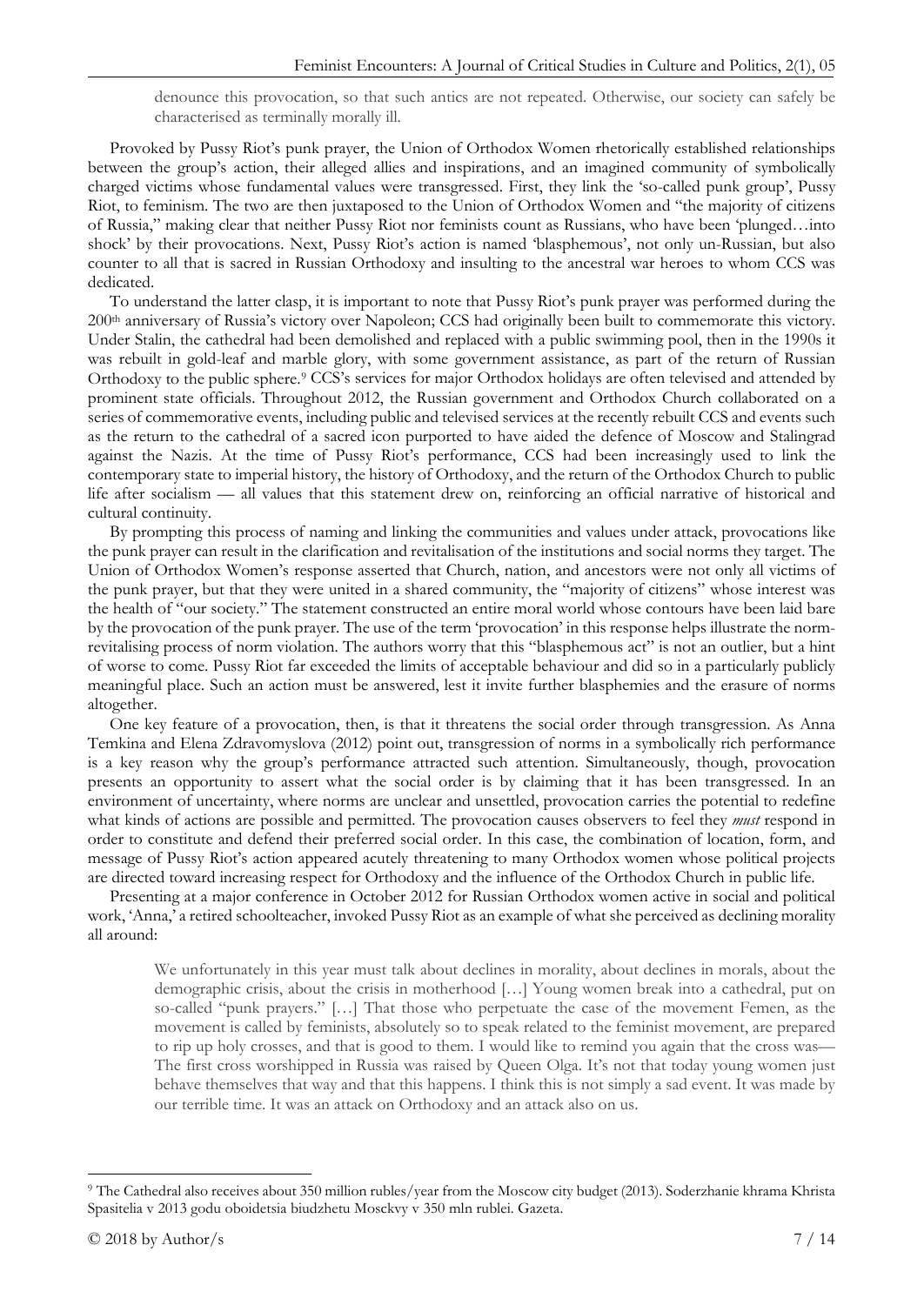Anna's organisation had released a statement online shortly after Pussy Riot's action expressing a similar set of associations:

The main purpose of women—is it really causing boorish behavior, the satisfaction of vile passions, the desire for wealth? If this is really so, then it is a shame for all women. What kind of example will we leave for our descendants? What kind of families will they create?

The concept of "women's happiness" is deliberately distorted in the eyes of the public, encouraging women to relate disparagingly to traditional family values, placing in the forefront only the cult of consumption and social self-realisation.

Already now we see how actively feminist organisations support the idea of safe abortions, the LGBT community, sterilisation and other such things. Is this the defence of women's rights? Not one of them talks about chastity, about the right of a woman to give birth to a child, about fidelity and self-sacrifice.

Interestingly, Anna asserted a connection between Pussy Riot and the Ukrainian feminist group Femen, which had felled a large cross in a public action in Ukraine shortly after the sentencing of the three convicted Pussy Riot members. Femen was perhaps best known for actions featuring its young female activists appearing topless in public, often with messages written on their bodies highlighting issues such as sex trafficking. Anna establishes an opposition between Orthodoxy and feminists, a group which includes both Pussy Riot and Femen and which both signals and causes moral decline (see also Channell, 2014 and Zychowicz, 2011). At the same time, Anna allies herself and her audience with Orthodoxy, morality, and Russia. Her vilification of Pussy Riot and other "feminists" helps establish Anna's position as a defender of morality and the nation in a time of crisis.

As Anna's multifaceted clasp shows, the punk prayer was especially resonant because of its openness to further associations. A provoked observer could reach to a wide range of potential meanings to connect to the case and thereby a wide range of potential norms and values to reinvigorate. Yet that openness to clasps also meant that Pussy Riot's own goals and intentions exerted only a limited influence on the outcomes of their provocation. The highly contested questions of Pussy Riot's relationship to the anti-Putin opposition, and to feminism and other feminist groups, illustrates this symbolic openness. In particular, it illustrates how each observer's responses to the provocations of Pussy Riot enabled the action to reinvigorate the anti-feminist values described above, without having a parallel energising effect on values related to feminism and LGBT rights.

# **STATE POWER, NOT FEMINISM: LEFT AND LIBERAL OPPOSITION REACTIONS**

The asymmetry in which values were reinvigorated resulted from how sympathetic observers identified the provocation of Pussy Riot: which aspects of the event they considered provocations, which norms they believed were being transgressed, and which values needed defence. Many people within the anti-Putin opposition identified the authorities' repressive response to Pussy Riot as the fundamental provocation of the case, linking the group to repression at large rather than to problems facing women or LGBT individuals in particular. As a result, their defences of the group had little to say about feminism. Instead, people active in the opposition tended to interpret the Pussy Riot case in ways that reinforced values related to state power, and even to reinforce patriarchal norms by centering several members' status as mothers.

The response of self-proclaimed opposition leader Aleksey Navalny is illustrative. A lawyer, Navalny came to prominence through blogging about government corruption and had a substantial following in anti-Putin circles, though the leftist, feminist, and LGBT activists I worked with were concerned about his lack of interest in labour rights and his tendency to lean on nationalist and xenophobic rhetoric. In a blog post shortly after the three Pussy Riot members were arrested, Navalny expressed a common liberal opposition response to the case:

The action of theirs in CCS - it was idiotic and there's no disputing that. […]

I, to put it mildly, wouldn't have liked it if at the moment when I was in a church, some kind of crazy girls ran in and started to run around the altar.

We have an indisputable fact: fools who carried out some minor hooliganism for the sake of publicity. Now there are two main questions:

1. Have they committed lawbreaking of a character so dangerous to society, to hold girls behind bars? Obviously — no.

2. Are there circumstances that preclude holding the defendants in custody? Obviously — yes.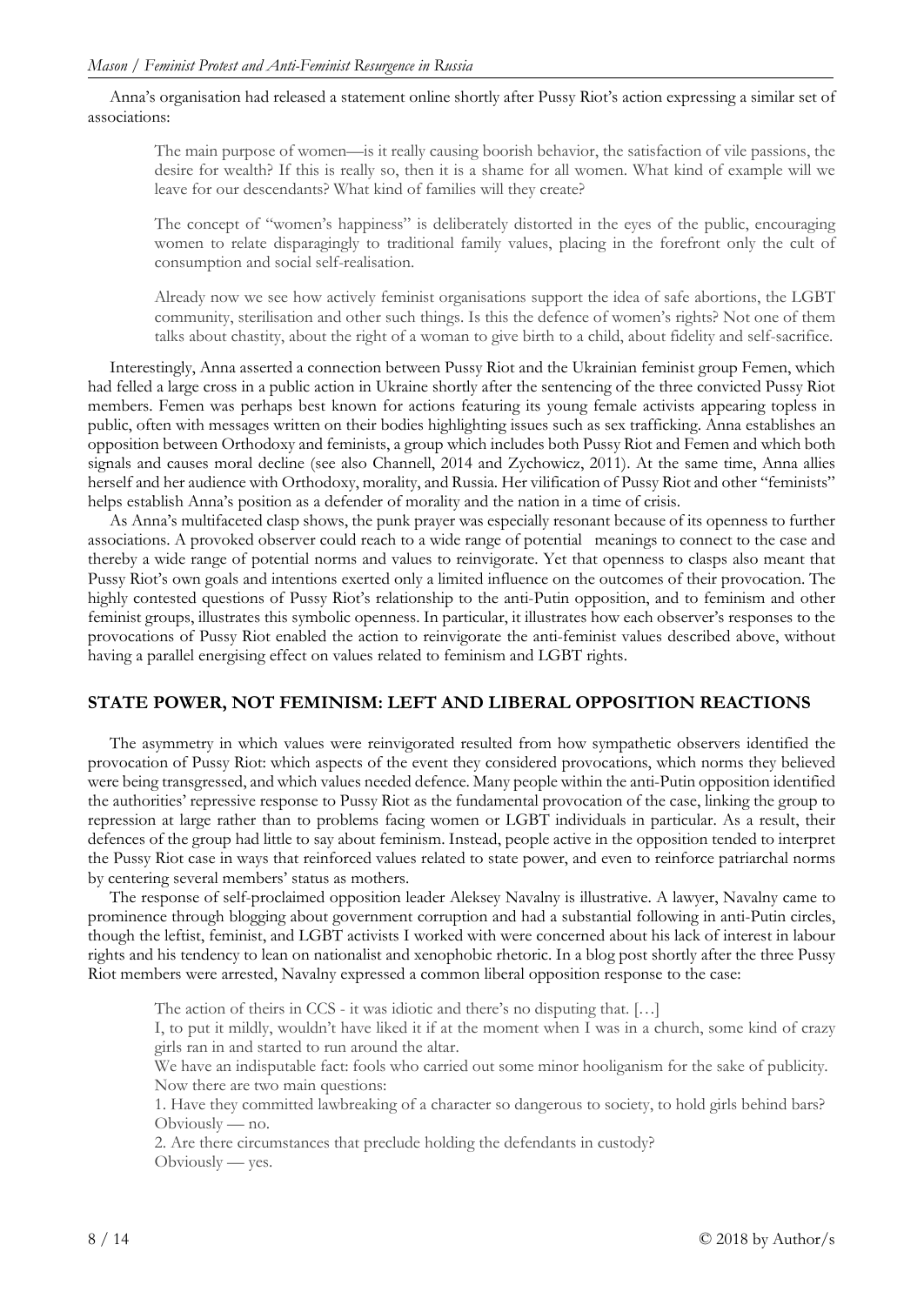Nadezhda Tolokonnikova has a small child. A four year old girl. Maria Alyokhina has a son who is five years old. There is no reason to hold them in detention. (Navalny, 2012)

As Bernstein (2013) describes, it was common for opposition members to raise the fact of Nadya's and Masha's motherhood as exacerbating what they saw as an oppressive state response to an 'idiotic' action. Not only did defences like Navalny's fail to link the group's action to feminist values, but they reinforced the rather anti-feminist notion that the women were more sympathetic and valuable as mothers than as political actors (see also Agaltsova 2014, Sperling 2014). Indeed, Navalny's interpretation refuses to attribute any political message at all to the group, instead simply calling them 'crazy girls'. Instead, Navalny focuses on the case as one more in a line of instances of unfair treatment of powerless citizens by a corrupt and powerful government, comparing the detention of Pussy Riot to recent criminal cases involving a bank official and a local government official, who received more lenient treatment for more serious offences.

"[The Pussy Riot members] have been locked up in a cell for 60 days during the investigation of an offense for which it's not possible to give more than a sentence of five days' arrest. […] This is senseless and disgusting cruelty, much worse than their stupid, but minor hooliganism."

Even more sympathetic feminist responses often identified the state's punitive response as the primary provocation of the case. Olga gave me a copy of an essay she had written for a *samizdat*[10](#page-8-0) feminist literary journal when I asked her what she thought of the group. Olga had trained as a historian but had made a career in media amid the crises of the post-Soviet period; her insightful analyses of contemporary politics drew on this professional experience as well as her academic training. About Pussy Riot's resonance with the public, she had written:

They appeared in the needed time in the needed place and revealed those acute social problems which had long been brewing in society, but which nobody could quite so precisely poke a finger into. […] It is entirely true that if the three members hadn't been arrested, Pussy Riot would have remained a punk feminist youth group, an art-activist project, which would have developed within the frame of the youth culture-protest political movement. But their arrest—that continuation of their performance, a growth of their performance in the mass scale of the entire country—that's what made Pussy Riot a phenomenon.

This emphasis on Pussy Riot as examples of the Russian state's abuse of civil rights meant that while Orthodox women shored up anti-feminist values in response to Pussy Riot, Russians active in the opposition instead reinforced a worldview opposed to state oppression that lacked a particularly feminist component. For example, at the March of Millions opposition protest in September 2012, hundreds of participants had signs, balloons, tshirts, and other materials echoing the group's multicoloured balaclavas. When I asked 'Dasha', a leftist activist in her late teens, why Pussy Riot was such a strong theme at this protest, she told me, "They're a symbol of repression now." Dasha explained that the Pussy Riot case demonstrated the excessive force being used by the authorities against protestors, including herself and many of her friends. She did not raise the issue of feminism or mention LGBT rights.

Echoing Dasha's linkage of Pussy Riot to other examples of state repression, many signs at the march mentioned the members of Pussy Riot alongside other opposition protesters who had been arrested on seemingly specious charges. While the Union of Orthodox Women viewed Pussy Riot as agents of a blasphemous feminism and pro-LGBT activism, these protesters viewed Pussy Riot's case as evidence of encroaching authoritarianism undermining norms of free political speech. In a way, it didn't matter what Pussy Riot's intended message had been: the fact that they had been imprisoned merely for singing in a cathedral was the provocation. This defence was powerful — but it did not bring feminism to the centre of the opposition movement in the way that Orthodox activists so tightly linked opposition to feminism with their defence of the Russian nation and the Orthodox Church.

One April evening as I walked with 'Alex' to his socialist organisation's weekly meeting, he asked me whether I found Pussy Riot's name offensive in English. I responded that it wasn't the sort of name I would mention to my grandmother, then asked what he thought of the group in general. Alex explained:

<span id="page-8-0"></span><sup>&</sup>lt;sup>10</sup> 'Self-published', a term often used to refer to censored materials that were published by Soviet dissidents, and which contemporary activists occasionally use today. Indeed, their publishing practices have more than a little continuity with those of earlier dissidents. Igor's organization had acquired a large copy machine, which occupied a corner of their headquarters/office, and which they used to produce leaflets and sometimes journals like "No Means No!" They currently used a professional printer to produce large quantities of journals and their occasional newspaper, but in earlier periods they had had difficulty finding a printer willing to publish their materials.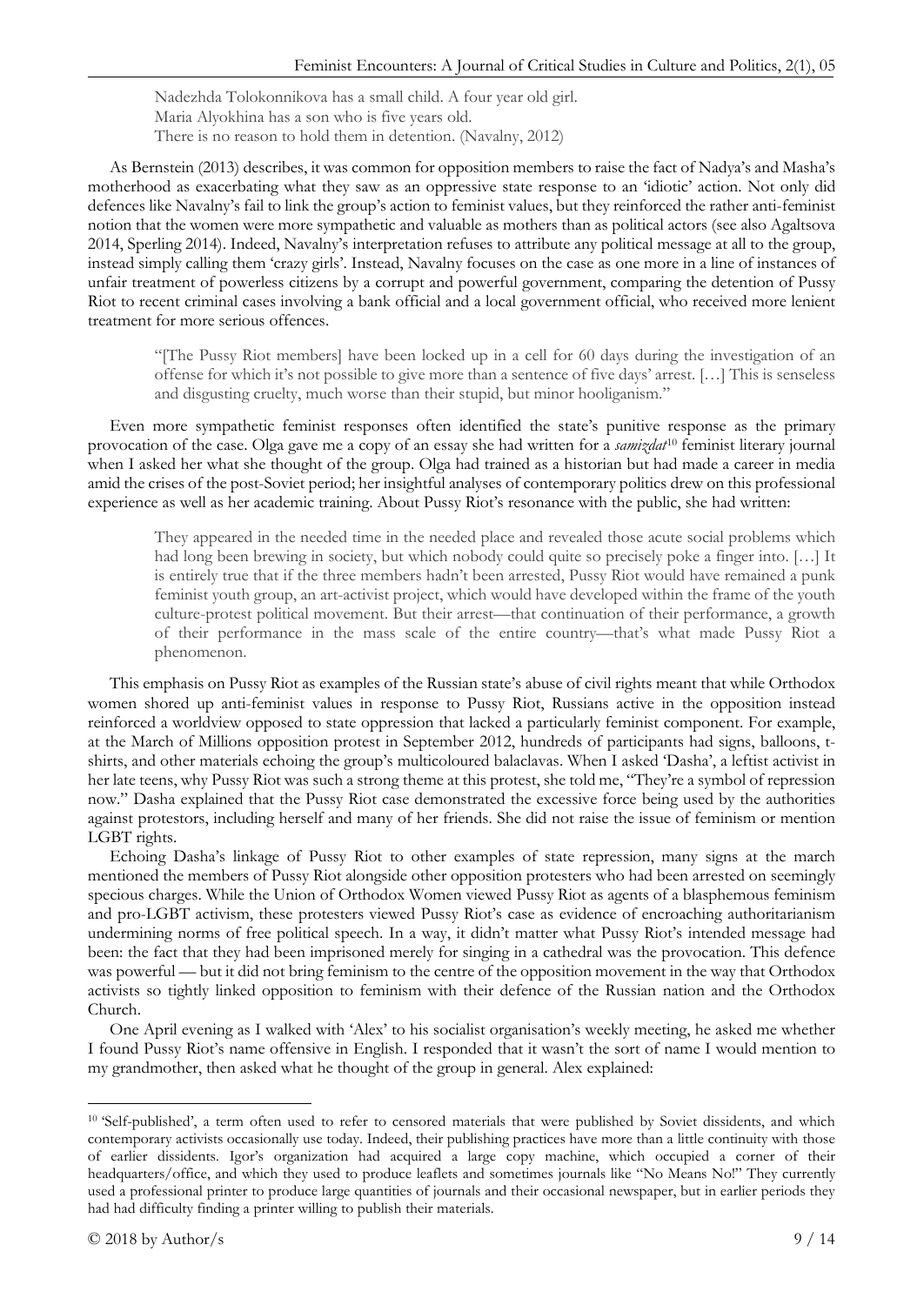'Our official position is not to support such actions because they are not helpful. This is just actionism. It doesn't express any message, especially to the common people, to the workers. They don't understand an action like this. But of course we don't support the excessive repression used against the group.'

Drawing on his own experience as well as his study of Marxist theory, Alex positioned the punk prayer as the wrong kind of protest, not aligned with him or his comrades, but the state's prosecution of the group as also in opposition to his positions. In other words, he wasn't exactly on Pussy Riot's side with respect to provocative punk feminist acts, but he certainly wasn't on the state's, either. While maintaining a sense that his group and Pussy Riot shared certain problems—repression by the authorities, difficulty in gaining political influence—Alex still created distance between Pussy Riot and his own group. Thus Alex's analysis and critique of Pussy Riot simultaneously functioned as a legitimation of his own group's tactics and ideology.

As Alex himself noted, he was expressing a position shared by others in his leftist organisation. Members of the group had discussed the case extensively and circulated their analyses not only in conversation, but also in written form, as in this excerpt from his comrade Igor's essay in the *samizdat* feminist journal "No Means No!".

The persecution of anti-Putin "blasphemers" has caused a strong reaction in society. The growing movement of solidarity with the repressed underscores the rigidity and inflexibility of their pursuers among politicians and clergy. If the heiresses of "Voina,"[11](#page-9-0) Pussy Riot, didn't quite cause a war in society, then they certainly became symbols of the spirit of rebellion in recent times. […]

For critique, the weakest point in their performance in the Cathedral is the fact that their political 'message' was not in fact addressed to the mass of common workers, and so in many ways it hasn't found a real response among them. Why the imprisonment of some 'hooligans' should bother them remains unclear to the majority, while it's easier to explain to many why a performance in a cathedral ought to anger them.

Like Alex's statement, Igor's essay commented on Pussy Riot's performance while at the same time highlighting his own political expertise and position. This brief response to the punk prayer asserted relationships among a host of objects within the political-moral field: Pussy Riot, the ruling elite, Alex's group, the working class. To be clear, this leftist response to the Pussy Riot provocation was not anti-feminist or anti-LGBT; Igor was in fact a prominent activist for LGBT rights and made a point of including gender analysis in his other critiques of Russian capitalism and state power. But by and large my interlocutors active in the anti-Putin opposition tended to interpret and respond to the Pussy Riot case in ways that focused on state repression, not quite claiming Pussy Riot as connected to feminist or LGBT rights messages. The effect of this interpretation was to reinforce values related to democracy, free expression, a fair justice system, and (among leftists) class struggle, rather than reinvigorating a specifically feminist and LGBT-focused message and movement.

# **AMBIVALENCE AND DISAVOWAL: RUSSIAN FEMINISTS RESPOND**

Russian Orthodox responses to Pussy Riot placed them in the context of a struggle between provocative and threatening feminism and 'traditional values', resulting in a reinforcement of those values opposed to feminism and LGBT rights. Those who defended Pussy Riot within the liberal and left anti-Putin opposition connected the group to broader narratives of an oppressive political system, which reinforced neither feminism or an LGBT rights message, resulting in an asymmetry in responses to Pussy Riot's provocation.

This asymmetry continued with the ambivalence of feminist responses, which did not simply defend Pussy Riot as part of the feminist movement in a way that mirrored Russian Orthodox activists' opposition to Pussy Riot as part of the feminist threat to society. In their discussions of Pussy Riot, many feminist activists criticised the group as they defended other visions of what feminism represented and of what tactics were appropriate for feminist activism, asserting a certain distance between their vision of feminism and their understanding of Pussy Riot. Indeed, even the group's own closing statements at court, which cited a rich range of sources from Soviet dissidents to Dostoyevsky to the Bible, included almost no mention of feminism or women's rights themes (Alyokhina et al., 2012; see also Akulova, 2013), in curious contrast to the punk prayer itself, whose chorus was "Mother of God, become a feminist!"

The contest to define Pussy Riot's relationship to the rest of the feminist community was heated, similar to what Jessica Zychowicz (2011) found among Ukrainian feminist reactions to Femen. The reactions of some Russian feminists indicated that they experienced the punk prayer and its aftermath as provocations against two,

<span id="page-9-0"></span> <sup>11</sup> Voina was a radical art collective active in Moscow and St. Petersburg during the 2000s and included Nadya Tolokonnikova among its members.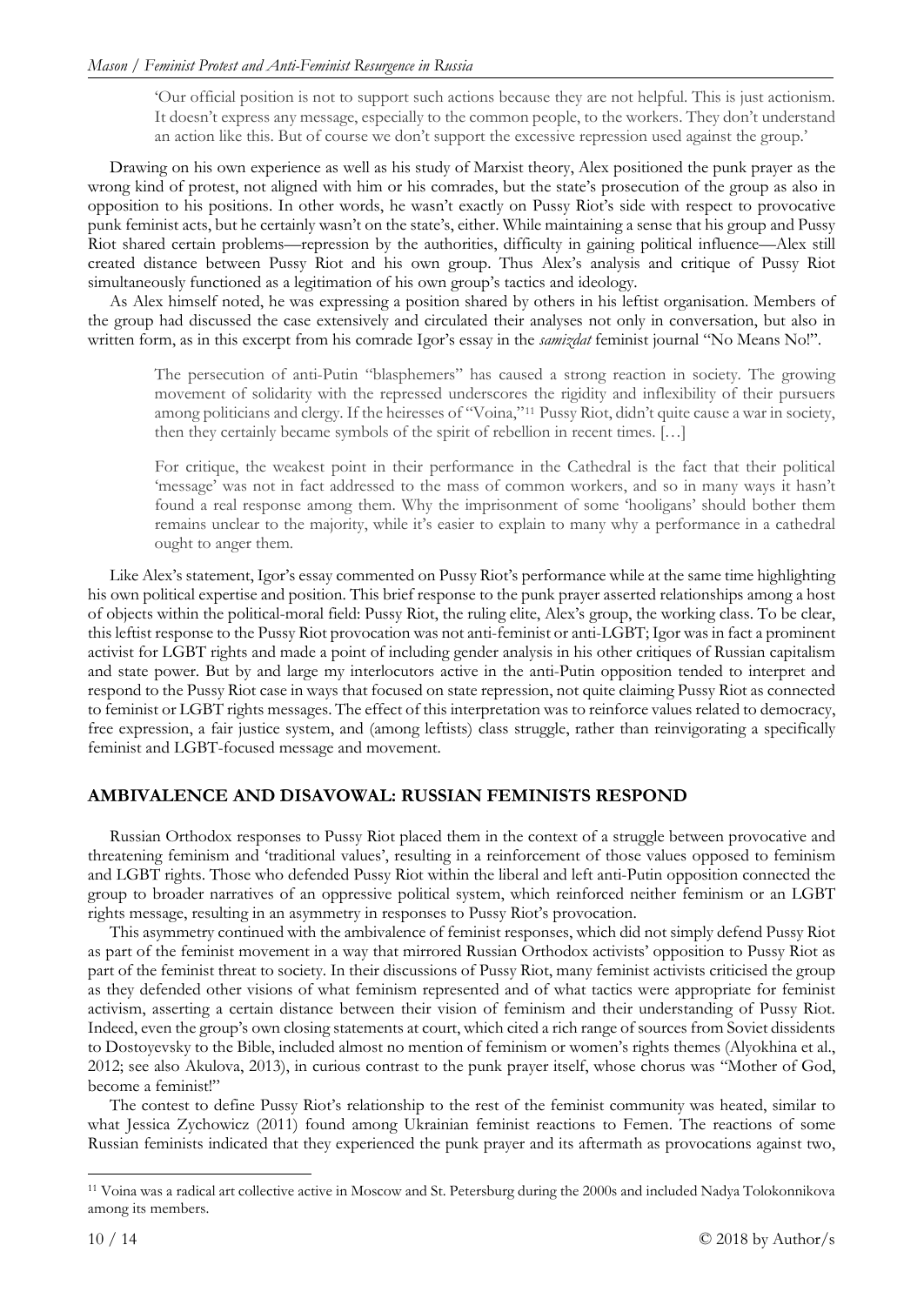sometimes conflicting, values. On the one hand, they linked Pussy Riot's prosecution to their own experiences of repression and marginalisation by the Orthodox Church and Russian state. On the other hand, they often rejected claims that Pussy Riot represented Russian feminism, attempting rhetorically to shore up their own vision of the Russian feminist movement and its values and goals by distancing it from Pussy Riot's actions. At times, even the claim that Pussy Riot had something to do with feminism seemed almost as much of a provocation as their arrest. As Vera Akulova put it, "the perception of Pussy Riot among Russian feminists was extremely ambivalent" (2013: 282, see also Sperling, 2015).

Natasha Bitten, a journalist who ran an internet community for Russian feminists and had helped organise protests for abortion rights, expressed this ambivalence in writing about how the Russian and international media were responding to the Pussy Riot case. The Russian magazine *Snob* published an interview in which an expatriate Russian feminist seemed to claim that feminism in Russia had been almost dead before Pussy Riot appeared. Natasha responded with a defence of the Russian feminist movement that disavowed Pussy Riot as a feminist organisation.

Russian feminists were accused of being stupid, ignorant, uninformed […] In all this goes unmentioned the fact that Pussy Riot, and in particular, those arrested for the action in CCS, distanced themselves as much from the ideas of feminism as from Russian feminist organizations […]. The group PR has in no way supported the struggle of Russian feminist groups against the anti-woman draft law of the Duma restricting the reproductive rights of Russian women. When the anti-abortion law was passed all the same, Pussy Riot announced that feminism in the Russian Federation doesn't exist, because the problem of abortion doesn't trouble anyone, didn't cause any mass protests, and wasn't publicized at all in mass media.

Unlike the Russian Orthodox women's responses, Natasha's statement attempted to separate Pussy Riot from the categories of feminism and Russian feminist organisations. She also compared the global attention Pussy Riot received to the difficulty other Russian women's groups had in getting notice for their struggles, for example when she had sought recognition from the UN Commission on the Status of Women of rights violations in Russia. For her, Pussy Riot's provocation was not that they attacked the Orthodox Church and not only that their punishment demonstrated a government edging into authoritarianism, but that their media success seemed to erase the rest of the Russian feminist community.

Similarly, Tatyana, a businesswoman and feminist, rejected the notion that Pussy Riot had anything to do with feminism when asked about the group during a press conference for an International Women's Day event in 2013, and even identified the group's provocation in terms not dissimilar from those of the Orthodox women activists described earlier.

Understand, feminists are often associated with Pussy Riot, with Femen. We have no connection with these movements, and in principle, in my view of Pussy Riot and Femen alike, they have nothing in common with feminism. […] If you enter the space of an Orthodox cathedral, you should conduct yourself according to the rules that exist there, whether you're a person of faith or not.

Even members of Pussy Riot at times declined to link their actions with those of other feminist groups. Recall that the Russian Orthodox activist Anna equated Pussy Riot to the Ukrainian group Femen, asserting that they were both part of a broader global movement of feminists threatening traditional values. But in an interview after her release, Pussy Riot member Ekaterina Samutsevich rejected that clasp.

Kseniya Sobchak: And how do you relate to Femen? Many believe that is your Ukrainian analogue.

Ekaterina Samutsevich: No, I don't believe that is an analogue. They are entirely unlike us in form and even in their view of feminism. […] Our character is not a girl who takes her clothes off because she wants to look pretty for men. Femen doesn't hide this and writes that 'men want to see women, and so we appear. Through an image that pleases men, we will advance feminism.' […] We cover our faces. We have a rather androgynous image, a kind of being in a dress and colored tights. Something resembling a woman, but without a woman's face, without hair. An androgyne, resembling a hero from a cartoon, a superhero (Sobchak and Sokolova, 2012).

In contrast to the responses of many other Russian feminists, Samutsevich's response underscores elements of Pussy Riot's performance she connects to feminist goals: here, rejecting the notion that women must appeal to the male gaze. Samutsevich rejected the association that others had made between Pussy Riot and Femen. In doing so, she questioned the form of Femen's feminist activism—appealing to the male gaze—and thereby legitimated her own group's vision, an anonymous superhero whose gender is unclear.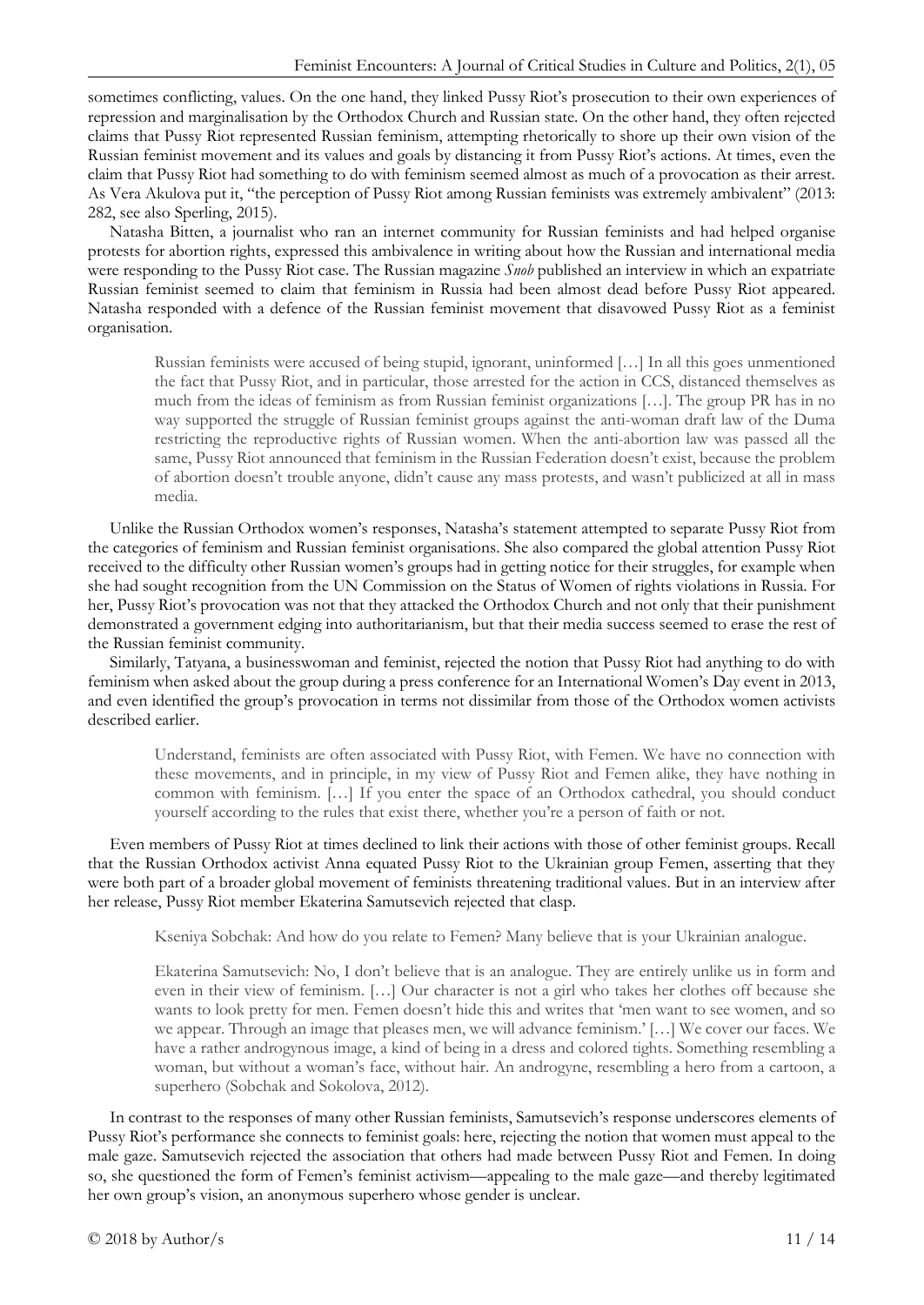Not all feminist responses to Pussy Riot involved total rejection of the group; however, they tended not to defend the group as representatives of feminism, nor did their responses tend to energise values related to gender equality or other specifically feminist goals. Particularly as the members' detention, trial, and imprisonment proceeded, the three arrested Pussy Riot members were instead increasingly framed as "conscientious political prisoners" by many feminists, similar to other participants in the opposition. These responses suggested that for many Russian feminists, the fundamental provocation of the Pussy Riot case had to do with state repression, prompting them to assert and reinforce norms related to the criminal justice system, rather than those related to the position and treatment of women in society.

'Alla,' a college student who had become interested in feminism and LGBT rights through participation in protests, expressed this combination of sympathy and judgement in an interview after the trial had ended when I asked what she thought about Pussy Riot.

Alla: That's very complicated […] On the one hand, without a doubt they suffered unjustly. They were imprisoned absolutely illegally. That entire suit, all those charges, it was some kind of absolutely scary circus. On the other hand, to be honest, what they did was objectionable to me. That action was simply terrible in my view. […] I didn't go to a single action supporting them because I didn't think that what they did was acceptable.

In ambivalent responses like these, feminists tended to identify the core provocations of the case as Pussy Riot's transgression of norms of appropriate protest and the state's extreme and repressive response.

Even as activists like Alla and Natasha grew more sympathetic to the group's plight as their prosecution and imprisonment continued, their clasps continued to relate the Pussy Riot case primarily to that state repression, leaving aside the feminist and LGBT themes they might have raised.

For example, after meeting at a poetry reading marking the one-year anniversary of the punk prayer, Natasha and I walked back to the metro together, passing CCS on the way. Natasha pointed out the cathedral, recounting how she often walked by and overheard tour groups learning about the historical site. "Do you know what foreigners call it now?," she asked.

#### "No," I replied.

Smiling wryly, she answered, "The Pussy Riot cathedral." Despite all the efforts of the Church and state to repress and punish them, the group had nonetheless become embedded in the tourist landscape of Moscow. Even in this moment of sympathy, though, Natasha's comment emphasised Pussy Riot's impact on foreign tourists, not on Russian audiences.

The conflict around defining Pussy Riot's relationship to feminists and feminism shows how a provocation can gain wide notice and resonance as a result of its transgressive form, seeming to force people to interpret and respond to it, a potential boon to grassroots activists with relatively few resources to spread a message. Yet, as careful attention to the specific dynamics of provocation reveals, what message is spread and what values are normalised or reinforced is shaped by what people identify as the specific norms being transgressed. The fact that few of my interlocutors sympathetic to Pussy Riot, even self-identified feminists, associated the group with feminist or LGBT values meant that the latter themes were not being circulated strongly alongside positive messages about the group. In contrast, how Russian Orthodox interlocutors identified Pussy Riot's provocation and responded to it clearly connected the group to the feminist and LGBT rights movements. Where Orthodox responses to Pussy Riot's provocations reinforced anti-feminist and anti-LGBT rights values, connecting those values to Orthodoxy and the Russian state, Russian feminist reactions instead tended to distance Pussy Riot from feminism and even from Russia, instead emphasising a different set of norms related to state power and the court system. Together with the comments of leftist and liberal opposition activists that rarely raised feminism or LGBT rights at all, the net result was that the responses of those who supported Pussy Riot simply did not solidify and energise values related to feminism, women's rights, and LGBT rights in a way comparable to the revitalisation of anti-feminist, anti-LGBT values of Pussy Riot's Orthodox critics.

#### **FEMINIST PROVATION AND REACTIONARY RETRENCHMENT**

Borrowing the concept *provokatsiya* from some of my Russian interlocutors, I have argued that provocation is a key concept for understanding the dynamics of confrontational and transgressive protest. In particular, understanding how provocation operates makes clear why provocative actions often result in widespread circulation of a protest or performance: a provocation is experienced as a transgression of norms so extreme that one cannot help but respond. But while a provocation may invite mass circulation, there is no guarantee that the meanings intended by the provocateur will circulate along with it. Pussy Riot's iconic uniforms, the transgressive location and subject of their action, and the symbolic richness of their performance encouraged the series of clasps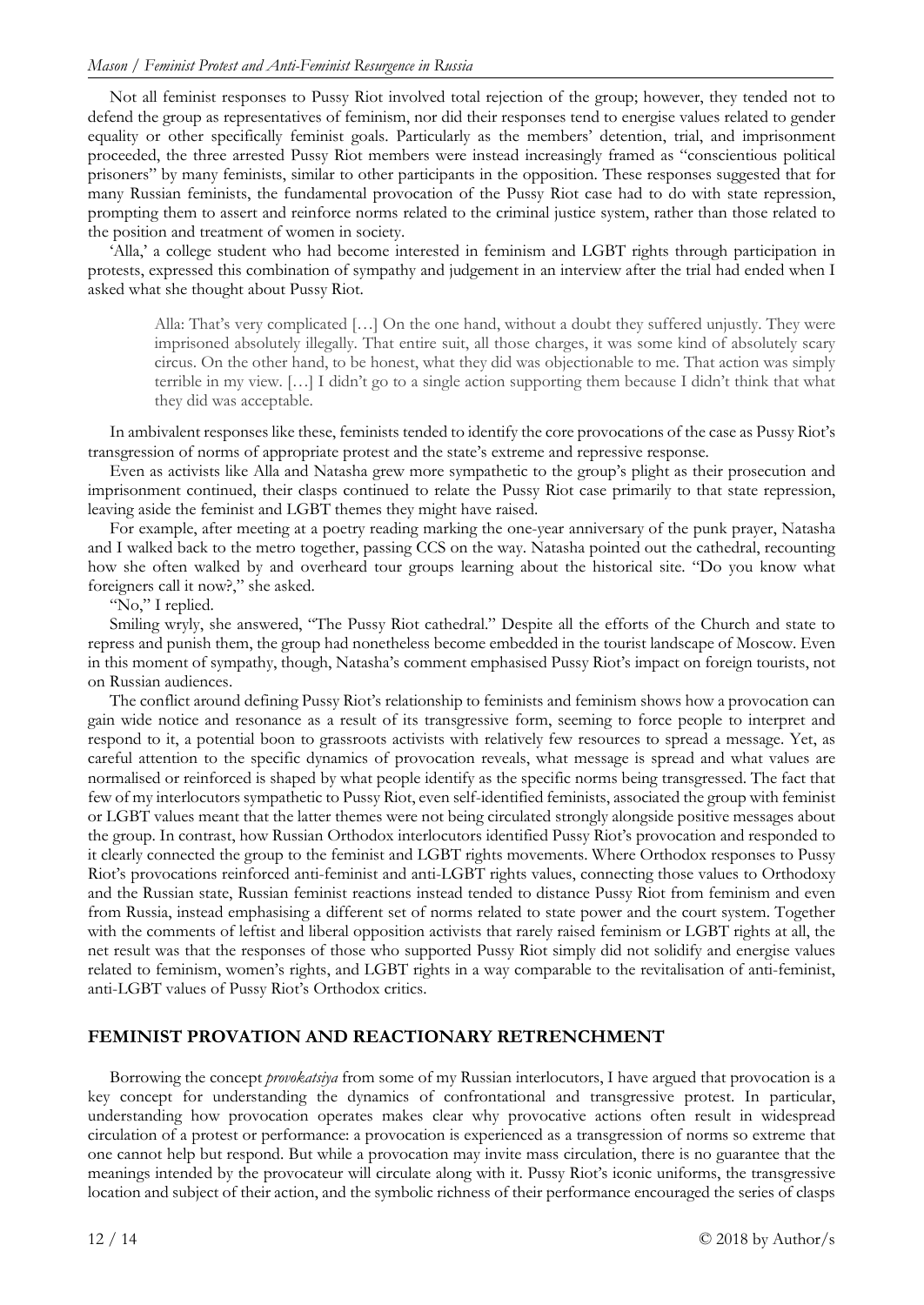that made their performance circulate around Moscow, Russia, and the globe. But the fact that the performance of a feminist, pro-LGBT rights group was so widely circulated did not mean that feminism and LGBT rights themselves were revitalised in Russia. As I have argued, key differences in how Russian Orthodox activists, left and liberal participants in anti-Putin protests, and Russian feminist activists identified and responded to Pussy Riot's provocations resulted in asymmetries in which values and world views their responses reinvigorated.

The 'punk prayer' provided an opportunity for observers to examine and discuss the moral and political landscapes of contemporary Russia as they parsed the group's meaning. By defining Pussy Riot, they defined themselves. The form and content of their performance, as well as the nature of responses to the group, invited observers especially to consider questions of Church and state interaction, the state of feminism in Russia, and rights of free speech and religious observance. Pussy Riot became evidence of a shocking moral decline, of the failure of the opposition to reach the working class, of growing political repression under Putin's government, and of the marginalisation of feminism in Russia.

By being radically transgressive, a provocation has the capacity to spur people to reinterpret and realign themselves in moral and political fields. Yet the impossibility of controlling their responses means that the results of successful circulation are unpredictable. In the case of Pussy Riot's provocation, asymmetrical responses among Russian Orthodox activists, left/liberal opposition activists, and Russian feminists illustrate how an ostensibly feminist protest may run the risk of revitalising anti-feminist opponents without a concomitant strengthening of feminist values among supporters.

In a dark irony, the same qualities that helped the group's performance circulate—a combination of provocation and symbolic multivocality—almost certainly contributed to the state's arrest, prosecution, and imprisonment of Tolokonnikova, Alyokhina, and Samutsevich. As Igor wrote, the case may even have been useful for the authorities in a time of increasing political unrest:

It's impossible not to notice that the authorities were able to manipulate the religious and national sentiments of people, since this allows them to amalgamate social protest and decrease the threat of open class conflict. That's why, on the other hand, no matter how careful Pussy Riot were, the authorities could always represent this in a light beneficial to themselves, as they have done with all protests.

As the Pussy Riot cases shows, provocations have a remarkable generative power and can be tremendously productive in terms of social and moral revitalisation. But it is critical not to confuse generative capacity with a necessarily progressive, democratic, or feminist outcome. Furthermore, a close analysis of provocation reveals how the apparent cultural continuity of "traditional values" is in fact constructed moment to moment. Provocations that aim to shift an anti-feminist, anti-LGBT rights, or authoritarian status quo may in fact revitalise the very values they intend to confront.

## **REFERENCES**

- (2013). Soderzhanie khrama Khrista Spasitelia v 2013 godu oboidetsia biudzhetu Moskvy v 350 mln rublei. Gazeta. Available at: [https://www.gazeta.ru/business/news/2013/02/14/n\\_2754521.shtml](https://www.gazeta.ru/business/news/2013/02/14/n_2754521.shtml) (Accessed 10 June 2017).
- Agaltsova, A. (2014). Collective Female Identities in Discussions about Pussy Riot's Performance. *Religion & Gender*, 4(2), 184-201. <https://doi.org/10.18352/rg.9904>
- Akulova, V. (2013). Pussy Riot: Gender and Class, in M. Dziewanska, E. Degot and I. Budraitskis (eds.), *Post-Post-Soviet? Art, Politics, and Society in Russia at the Turn of the Decade* (pp. 279–287). Warsaw, Poland: Museum of Modern Art.
- Alyokhina, M., Tolokonnikova, N. and Samutsevich, Y. (2012). Pussy Riot Closing Statements. Available at: <https://nplusonemag.com/online-only/online-only/pussy-riot-closing-statements/> (Accessed 10 June 2017).
- Baer, H. (2016). Redoing Feminism: Digital Activism, Body Politics, and Neoliberalism. Feminist Media Studies, 16(1), 17-34. <https://doi.org/10.1080/14680777.2015.1093070>
- Bernstein, A. (2013). An Inadvertent Sacrifice: Body Politics and Sovereign Power in the Pussy Riot Affair. *Critical Inquiry*, 40(1), 220-241. <https://doi.org/10.1086/673233>
- Channell, E. (2014). Is Sextremism the New Feminism? Perspectives from Pussy Riot and Femen. *Nationalities Papers*, 42(4), 611-614. <https://doi.org/10.1080/00905992.2014.917074>
- Das, V. (1996). *Critical Events: An Anthropological Perspective on Contemporary India*. New Delhi: Oxford University Press.
- Gal, S. (2007). Circulation in the "new" economy: Clasps and copies. *106th Meeting of the American Anthropological Association*. Washington, D.C.
- Groeneveld, E. (2014). Are W All Pussy Riot? On Narratives of Feminist Return and the Limits of Transnational Solidarity. *Feminist Theory*, 16(3), 289-307. <https://doi.org/10.1177/1464700115604134>